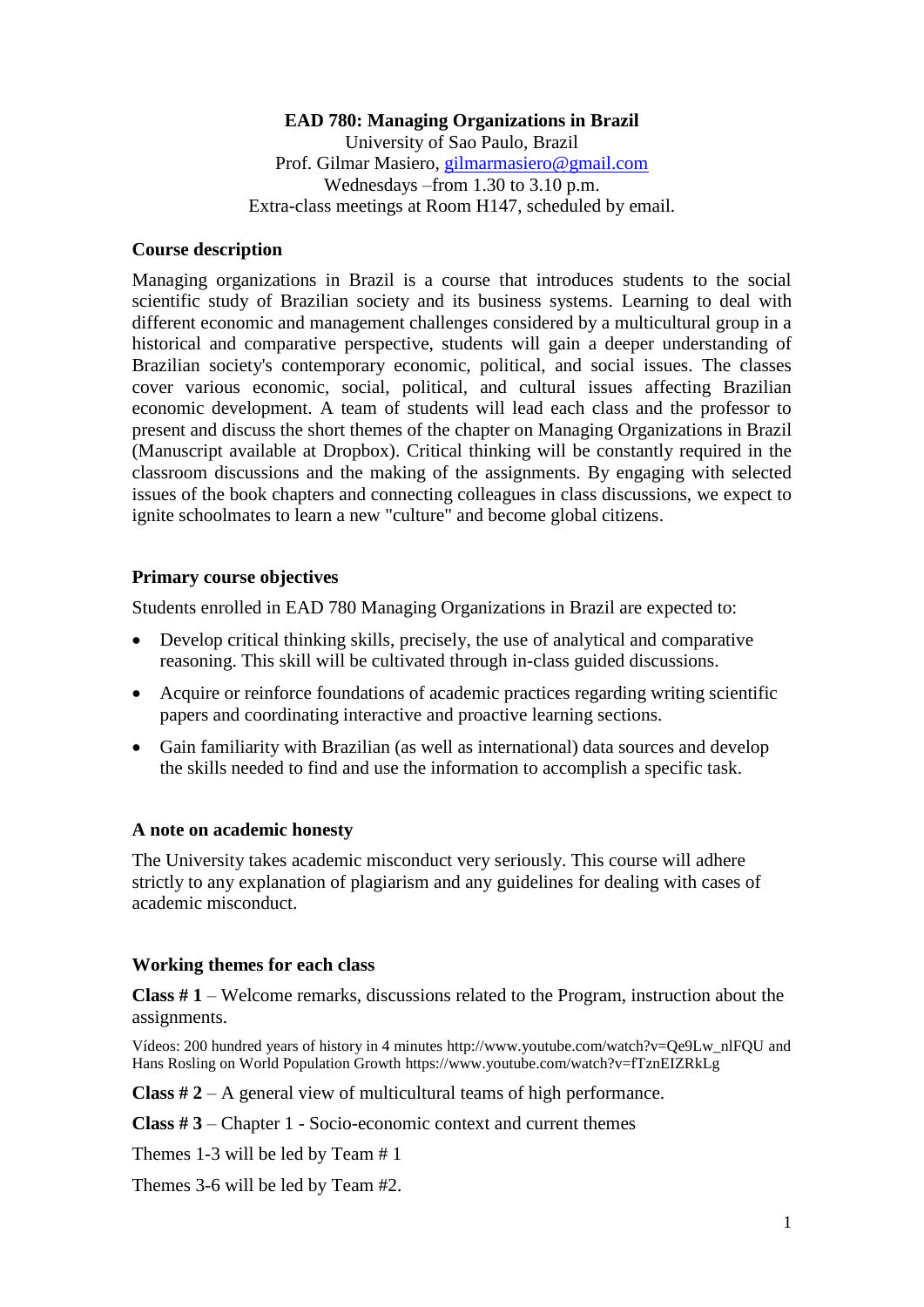**Class # 4** – Chapter 2 - Diversity of the country and different regions.

Themes 1-3 will be led by Team # 3

Themes 3-6 will be led by Team #4.

**Class # 5 –** Chapter 3 - Sustainable development.

Themes 1-3 will be led by Team # 5

Themes 3-6 will be led by Team #6.

**Class # 6** – Chapter 4 - Entrepreneurship in Brazil.

Themes 1-3 will be led by Team # 7

Themes 3-6 will be led by Team #8.

**Class # 7** – Chapter 5 - SMEs in Brazil.

Themes 1-3 will be led by Team # 9

Themes 3-6 will be led by Team #10

**Class # 8**– Chapter 6 - Multinationals in Brazil.

Themes 1-3 will be led by Team # 11

Themes 3-6 will be led by Team #12.

**Class # 9** - Challenges of managing organizations in Brazil.

New theme (of free election) presentation will be led by Team # 1

New theme (of free election) presentation will be led by Team # 2

**Class # 10** - Challenges of managing organizations in Brazil.

New theme (of free election) presentation will be led by Team # 3

New theme (of free election) presentation will be led by Team # 4

**Class # 11** - Challenges of managing organizations in Brazil.

New theme (of free election) presentation will be led by Team # 5

New theme (of free election) presentation will be led by Team # 6

**Class # 12** – Challenges of managing organizations in Brazil.

New theme (of free election) presentation will be led by Team # 7

New theme (of free election) presentation will be led by Team # 8

**Class # 13** - Challenges of managing organizations in Brazil.

New theme (of free election) presentation will be led by Team # 9

New theme (of free election) presentation will be led by Team # 10

**Class # 14** - Challenges of managing organizations in Brazil.

New theme (of free election) presentation will be led by Team # 11

New theme (of free election) presentation will be led by Team # 12

**Class # 15** – Formal class feedback and suggestions for leveraging learning.